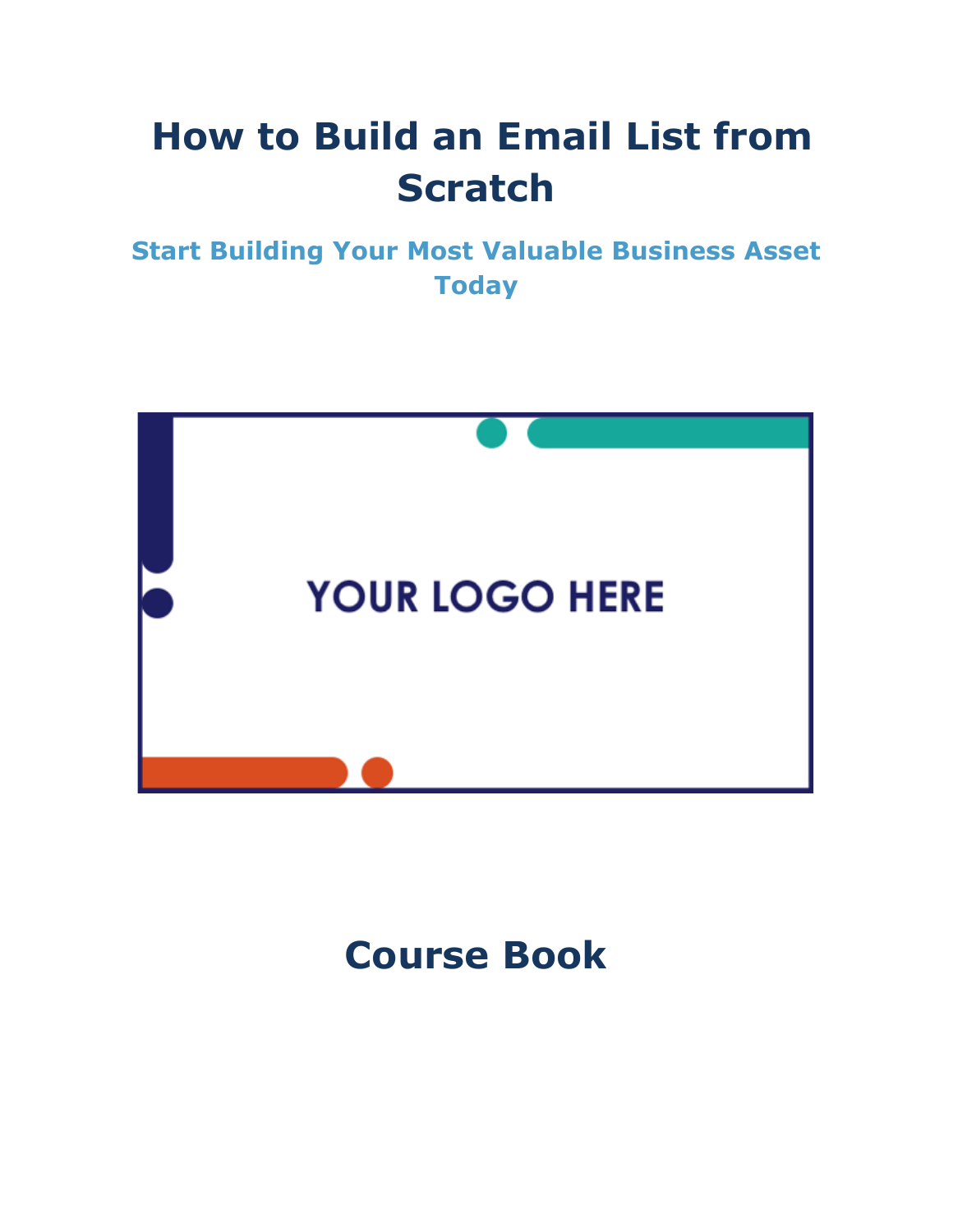## **Table of Contents**

| Module 5 - Set Up Your Automated List Building System                |
|----------------------------------------------------------------------|
| Module 6 - Write and Schedule Your First Relationship-Building Email |
|                                                                      |
|                                                                      |
|                                                                      |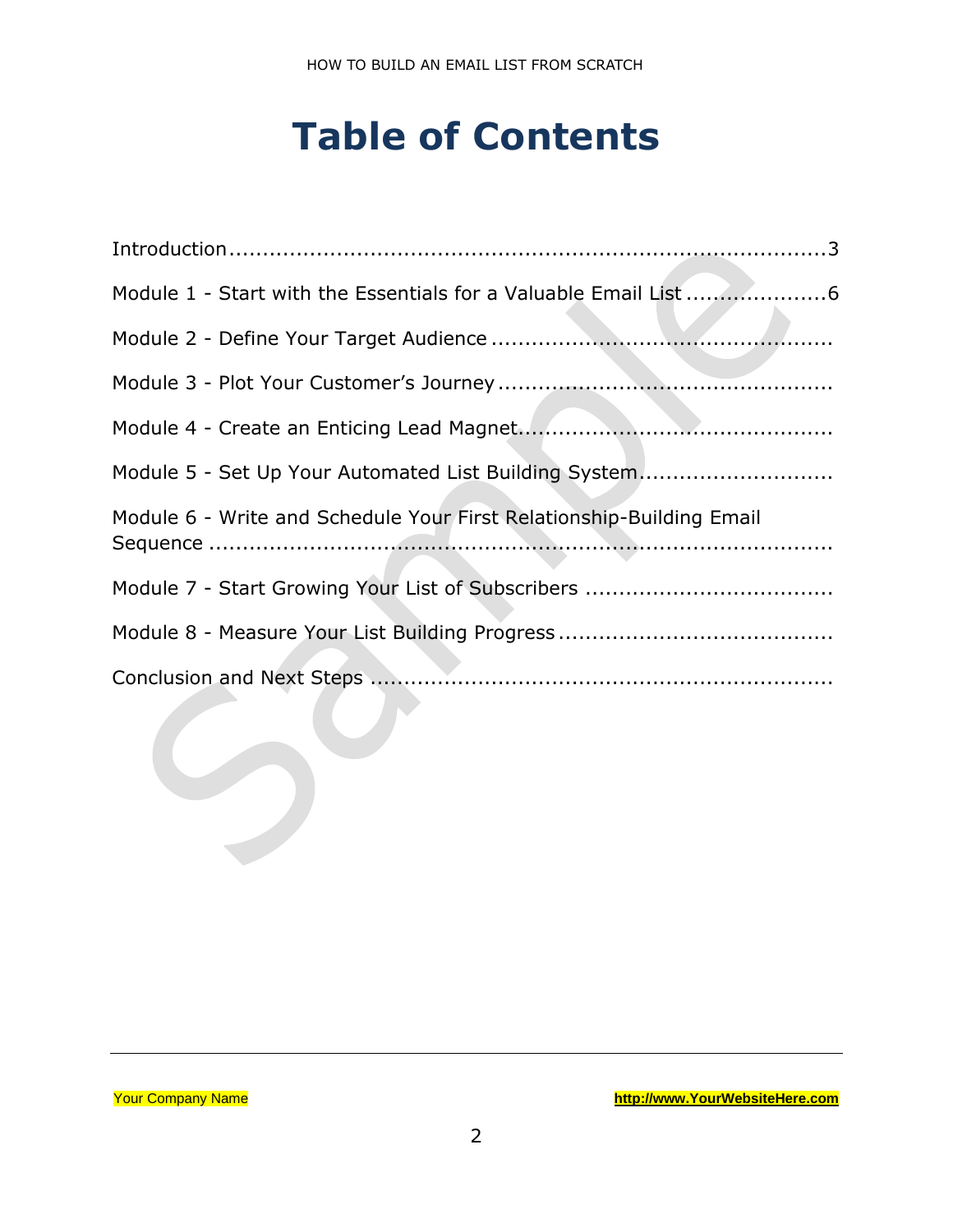## **Introduction**

<span id="page-2-0"></span> ${\rm\,I}$ f you want to build a profitable business, it isn't enough to just have a great product or service. In fact, you can be the best in the world at what you do, but if no one knows about you, then they aren't going to buy from you. If you're just starting your business, then chances are you won't have a ready-made network of potential customers eager to see what you have to offer.

That's the frustration for many people wanting to build their business. They have a product or service they want to share with others and a talent they want to get out into the world. But, they don't know where to find the people who need them.

One of the most valuable marketing assets almost every profitable business possesses is a targeted email list. This is one of your best resources for nurturing the all-important relationships with potential and current customers and clients. Before you spend excessive amounts of time on trendy marketing tactics, focus on growing your email subscriber list as a priority. Whether you're launching a new business or looking to grow your current one, a high-quality, relevant email list will help you achieve your goals.

In this course, you'll learn exactly what you need to do to build a targeted email list from scratch. You'll put automated systems in place to attract potential clients on a consistent basis. You'll discover the best ways to find your ideal subscribers, as well as how to entice them to provide their email details. And by the time you've finished the course, you'll have a detailed plan to use your growing email list to get your business on track and achieve the results you want.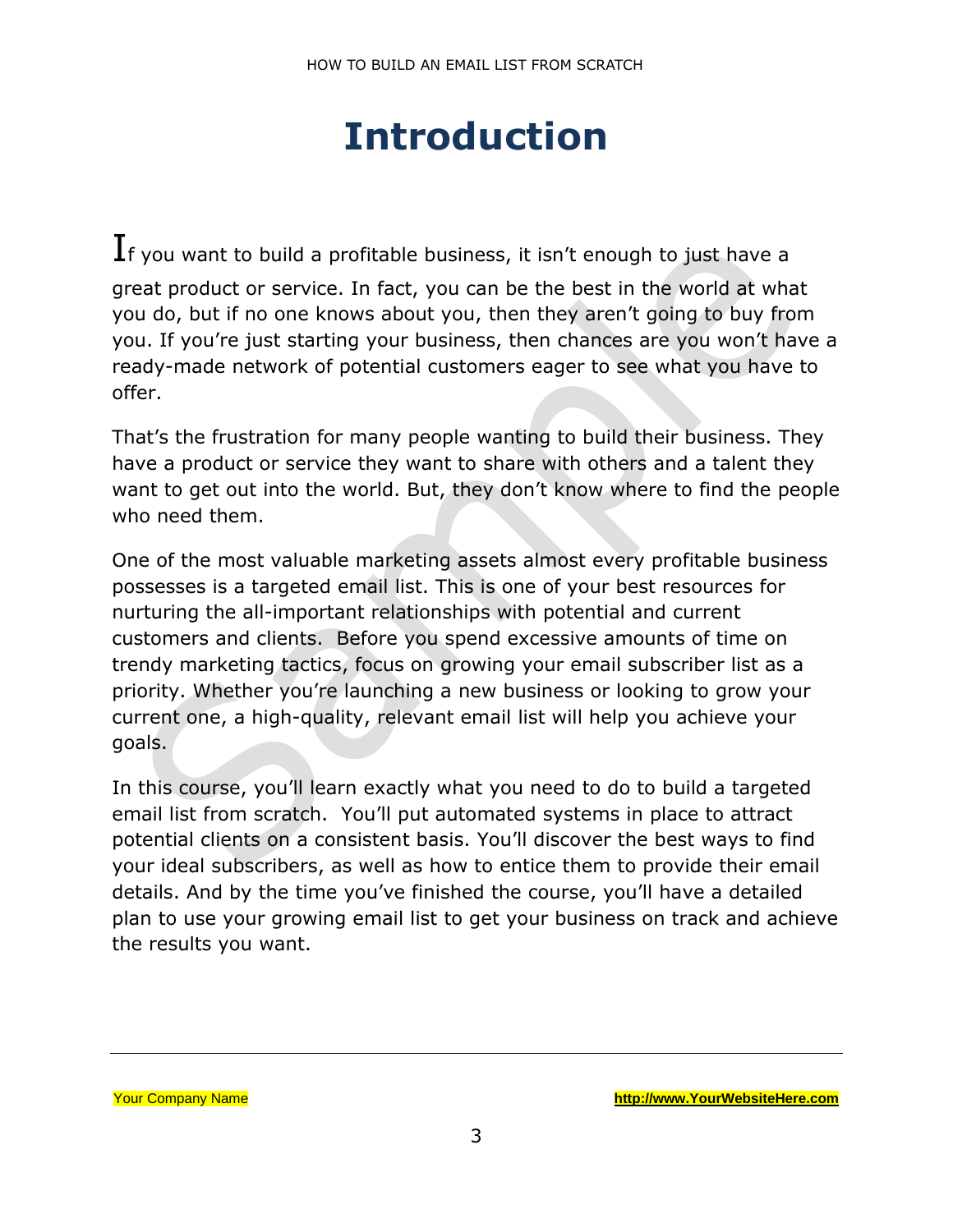### **Learning Objectives:**

By the time you complete this course, you'll be able to:

- ➢ Recognize the key actions you need to take to build your email list, so you can leverage one of the most powerful assets of any business
- $\triangleright$  Set realistic goals for your list-building activities, so you can make steady progress towards your objective of having a targeted list
- ➢ Describe the ideal customer you want on your email list, so that you'll be able to create the most relevant and valuable content to engage subscribers
- ➢ Describe the journey you want your clients and customers to take once they have signed up with you, so that you have clear objectives about how you will nurture your relationship with subscribers … and generate more business down the line
- ➢ Motivate your ideal customer to sign up for your list by offering a valuable gift that solves one of their challenges… and showcases your talent at the same time
- ➢ Set up the critical systems you need for building your list, so that your list building can run on autopilot while you focus on other areas of your business
- ➢ Write your first follow-up email sequence to keep your subscribers engaged and nurture your relationship with them, so that you build a community of people who will be interested in receiving offers of help from you
- ➢ Implement a variety of methods for attracting people to your email opt-in to add them to your list, so that you keep building your list consistently every month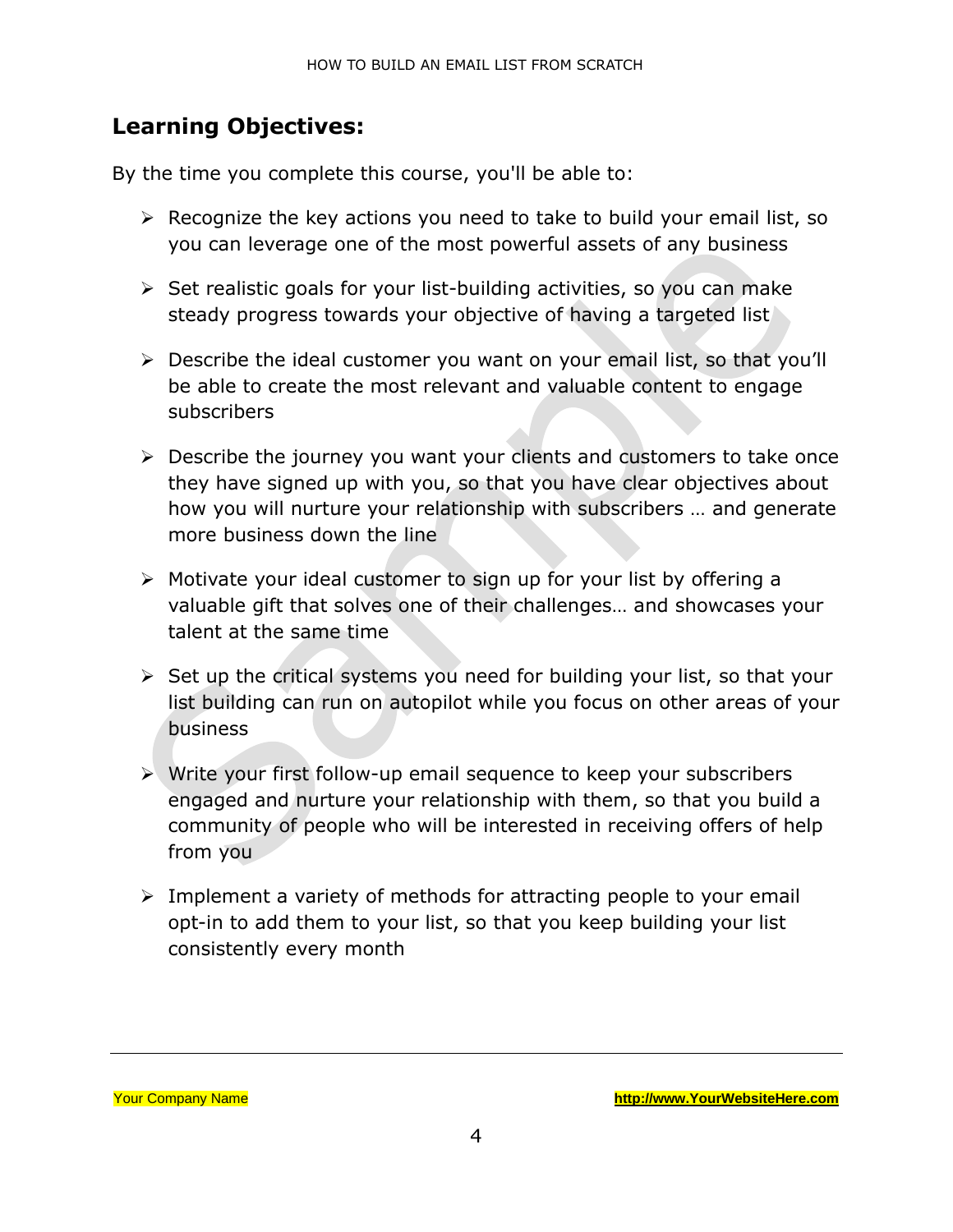- ➢ Monitor the rising numbers on your list, so you can measure how effective your strategies are and where you need to adjust to attract more subscribers
- ➢ Analyze the metrics provided by your email marketing platform, so you can see what's working and make changes to improve your list building
- ➢ Make a plan to include additional ways to continue driving traffic to your opt-in page, so that your list keeps expanding and your business revenue grows as a result
- ➢ Identify valuable follow-up content you can offer to keep potential customers engaged and start the important process of nurturing relationships with future customers, so that they gradually grow to know, like, and trust you

This course is broken down into 8 modules and a Conclusion to take you step-by-step through building and leveraging your email list.

The modules follow a logical order, so while you can skip around if you want, it's best to work through them one at a time.

As you go through each module, use your Action Guide to help you complete the Action Steps at the end of each.

#### **Expectations**

Before we start the course, take a minute to think about what you want to get out of it.

In the Action Guide, write down three skills you expect to gain.

Now that you're clear about what you want this course to deliver, we can get started.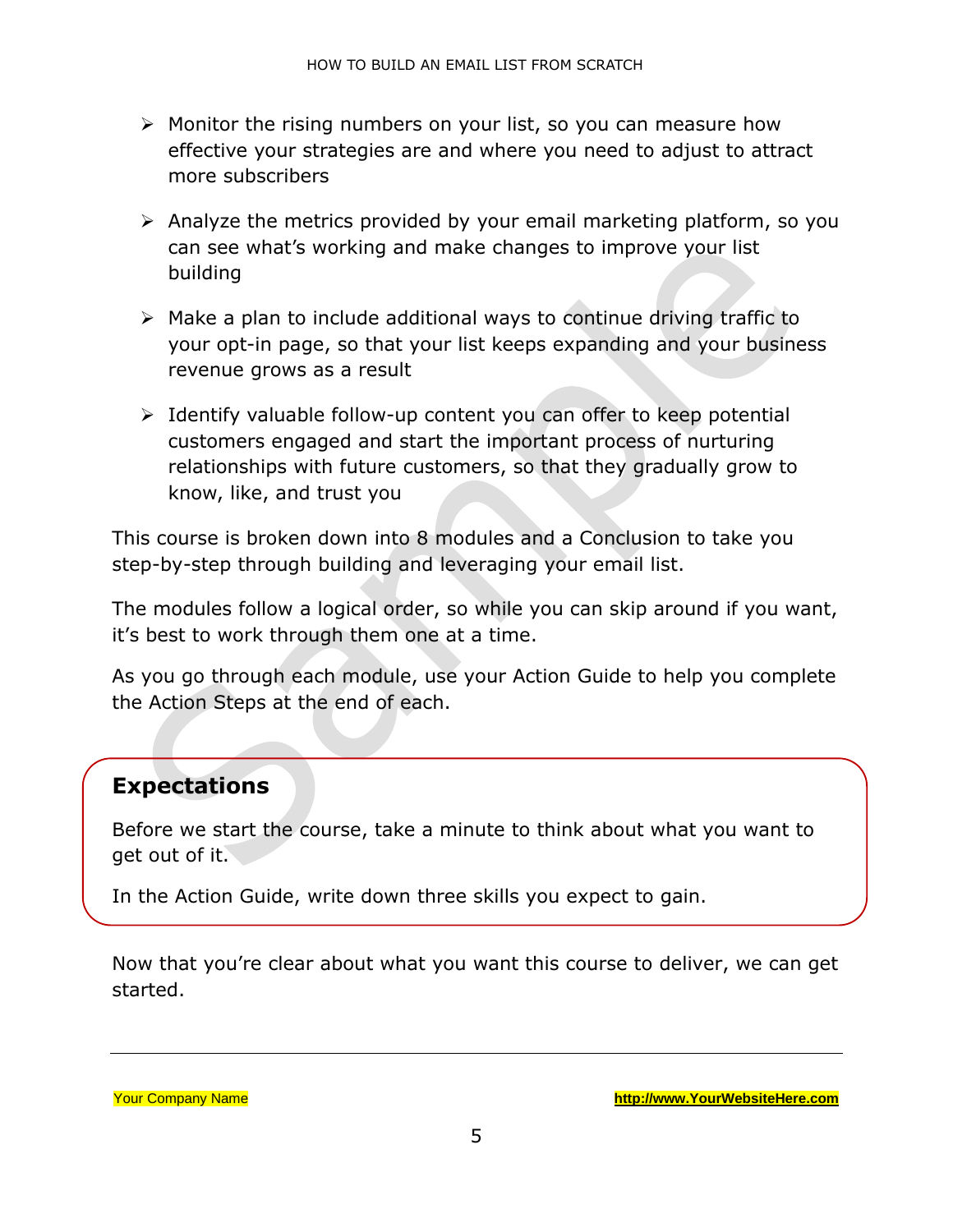# <span id="page-5-0"></span>**Module 1 - Start with the Essentials for a Valuable Email List**

 $\mathsf{Y}_{\mathsf{our}}$  email list is the most important asset in your business and is critical to building and nurturing relationships with your audience. It is your way of keeping in touch with your prospects, customers, clients, and other people you serve.

Your followers are interested in your work and want to know more about what you have to offer. With an email list, you can communicate with your prospects and customers directly, sending them the information they want. The valuable content you send to your subscribers then establishes the know/like/trust factor that is so crucial to growing a loyal following of people who buy what you recommend.

Since email marketing costs are low or even free, you don't need to make a huge investment to get started. Some people begin with friends and family on a list but you can do much better than that. In this module you'll learn the key steps you must take to build your list from scratch, and you'll set realistic goals for your list building, so you make sure and steady progress.

## **What is an Email List?**

Think of an email list as your virtual contact list. It's a collection of names and information about people who have subscribed to your list. It is especially important because you have ready access to the information about each subscriber. However, it's important to use the information only for the purposes you state when asking for that information. This is to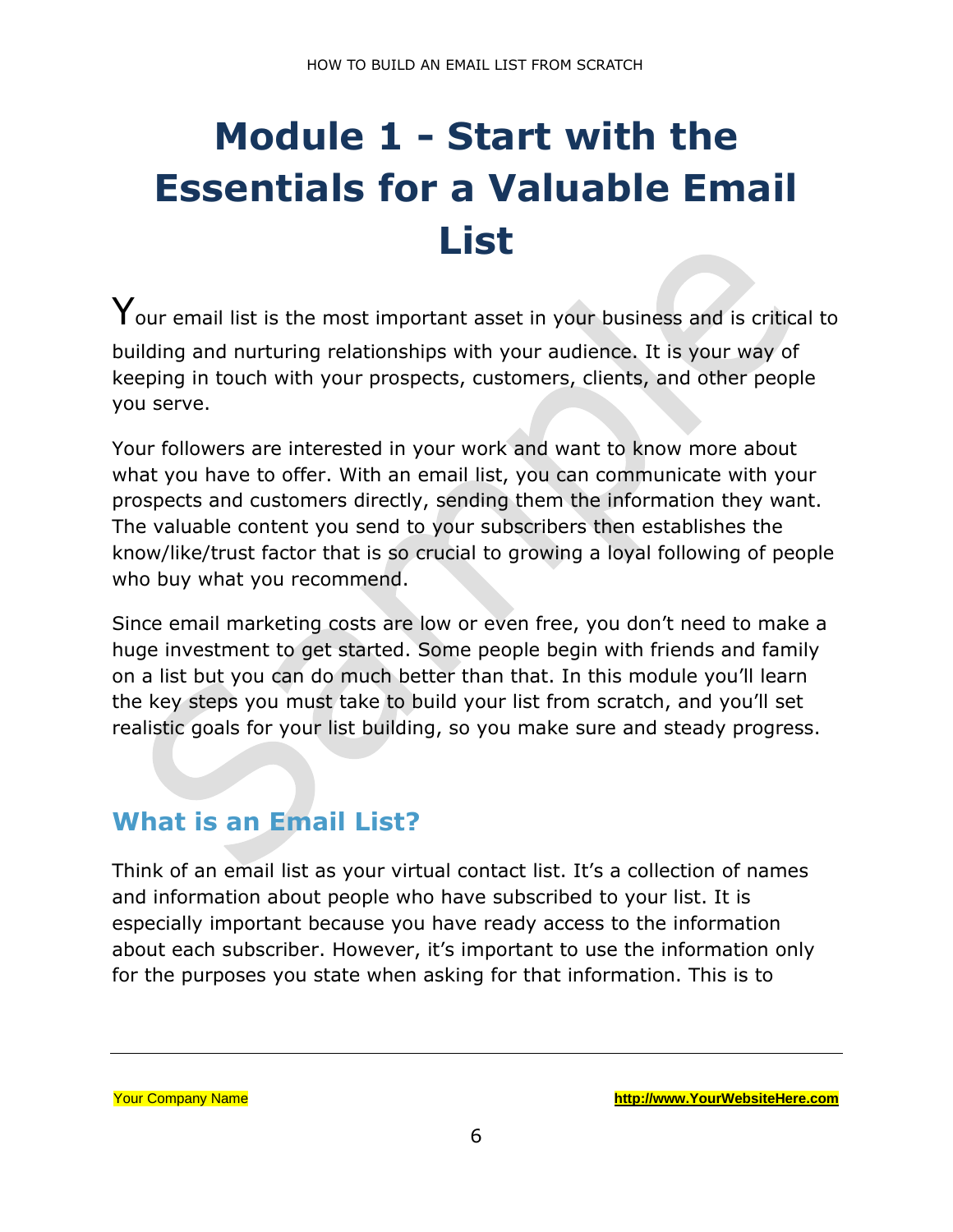protect people's privacy. Never pass on the data you collect about your subscribers to others. You should feel privileged that people have chosen to share their contact information with you so make sure you look after it.

## **Why Email Marketing?**

Email marketing is still one of the best ways to market and grow your business. Your audience is the people who are interested in what you have to say and how you can help them. Email marketing is your way to communicate with them.

Here are a few key reasons to use email marketing in your business:



| <b>Your Company Name</b> |  |
|--------------------------|--|
|--------------------------|--|